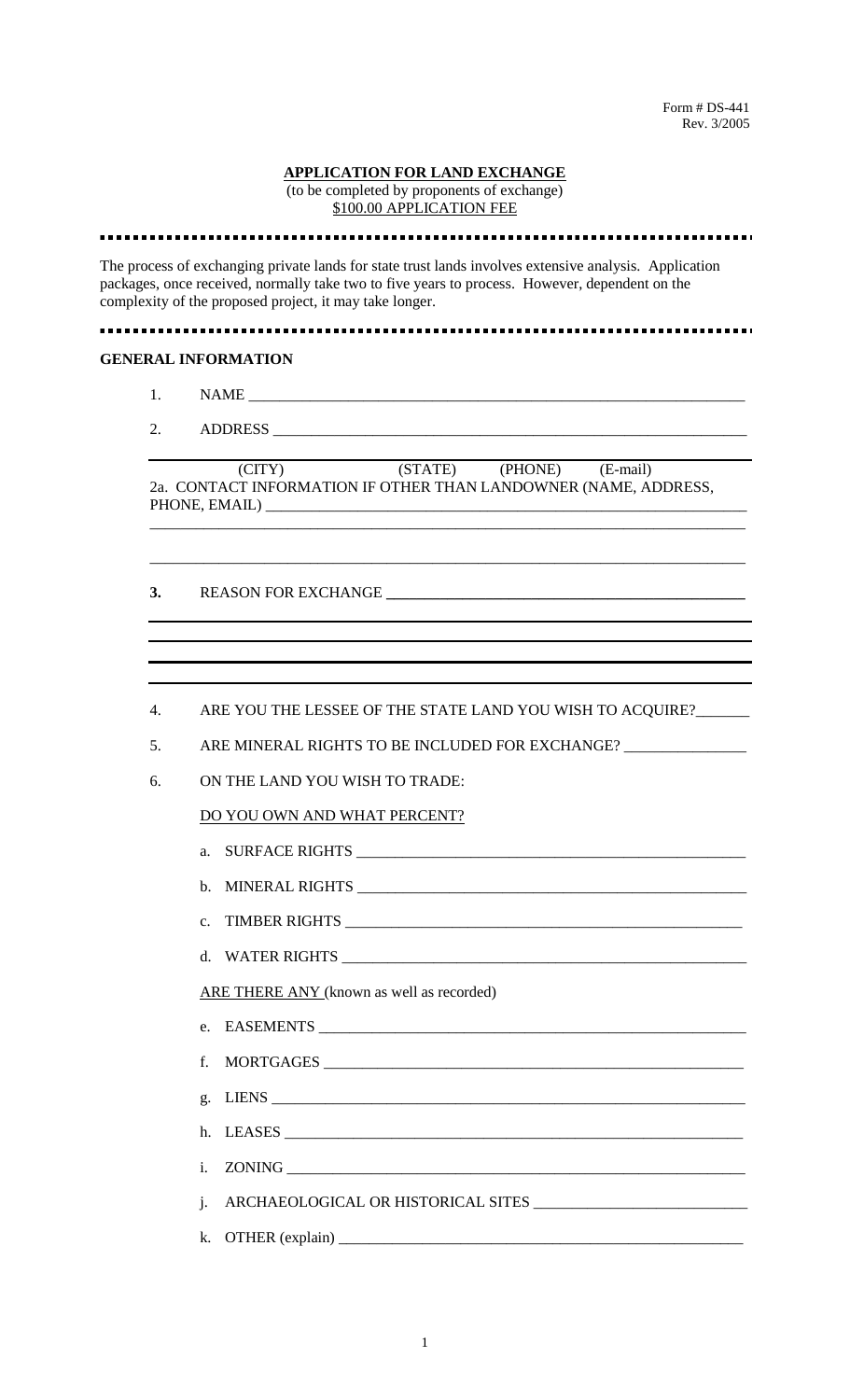7. LEGAL DESCRIPTION OF PRIVATE LAND YOU WANT TO TRADE TO THE STATE (Please attach maps)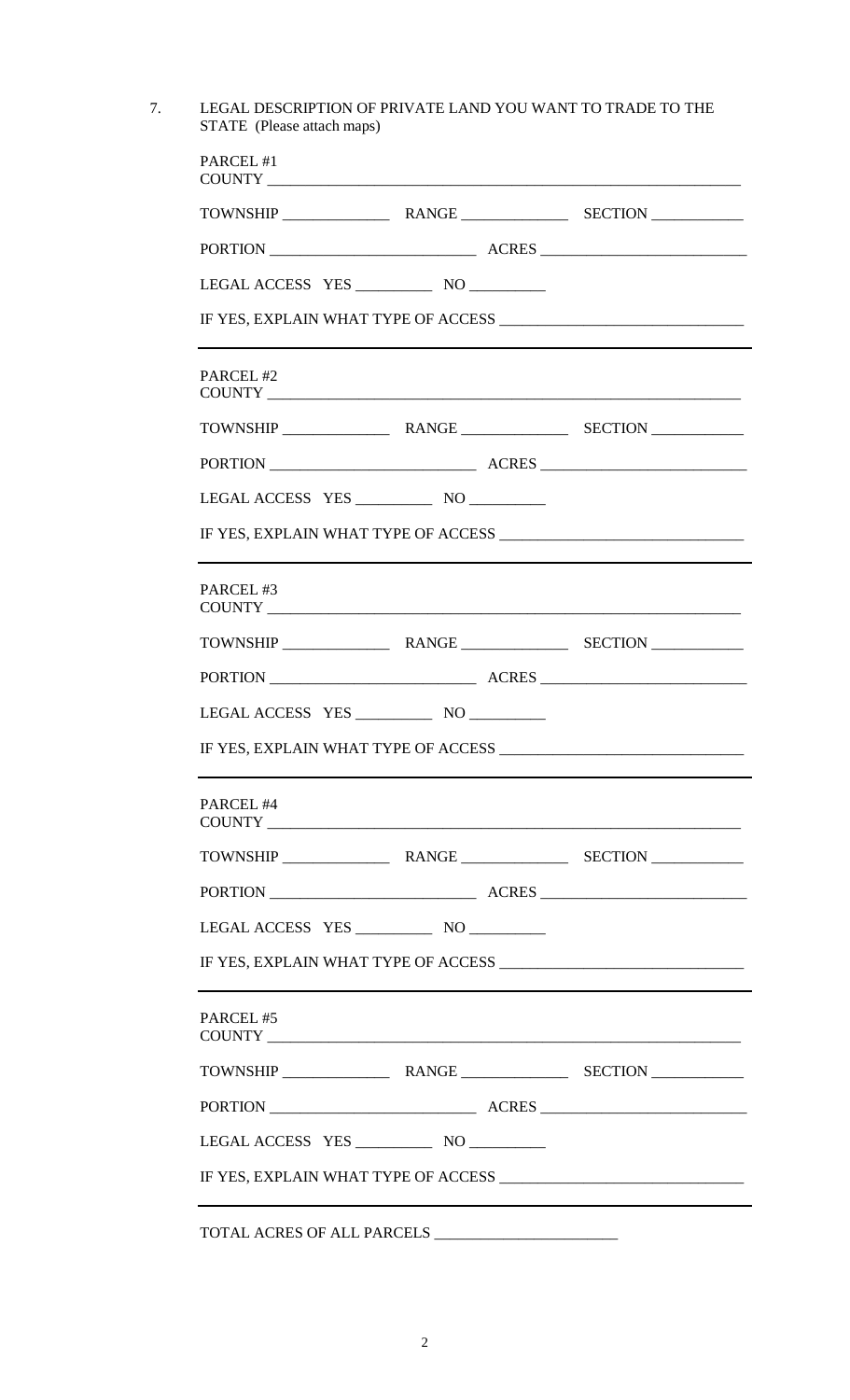8. LEGAL DESCRIPTION OF STATE LAND YOU WANT TO ACQUIRE. (Please attach maps)

| PARCEL #1 |  |                                              |  |  |
|-----------|--|----------------------------------------------|--|--|
|           |  |                                              |  |  |
|           |  |                                              |  |  |
|           |  |                                              |  |  |
|           |  |                                              |  |  |
| PARCEL #2 |  |                                              |  |  |
|           |  |                                              |  |  |
|           |  |                                              |  |  |
|           |  |                                              |  |  |
|           |  |                                              |  |  |
| PARCEL#3  |  |                                              |  |  |
|           |  |                                              |  |  |
|           |  |                                              |  |  |
|           |  |                                              |  |  |
|           |  |                                              |  |  |
| PARCEL#4  |  |                                              |  |  |
|           |  |                                              |  |  |
|           |  |                                              |  |  |
|           |  |                                              |  |  |
|           |  | <u> 1989 - Jan Salaman Salaman (j. 1989)</u> |  |  |
| PARCEL#5  |  |                                              |  |  |
|           |  |                                              |  |  |
|           |  |                                              |  |  |
|           |  |                                              |  |  |
|           |  |                                              |  |  |
|           |  |                                              |  |  |

# **MANAGEMENT INFORMATION PRIVATE LANDS TO BE TRADED**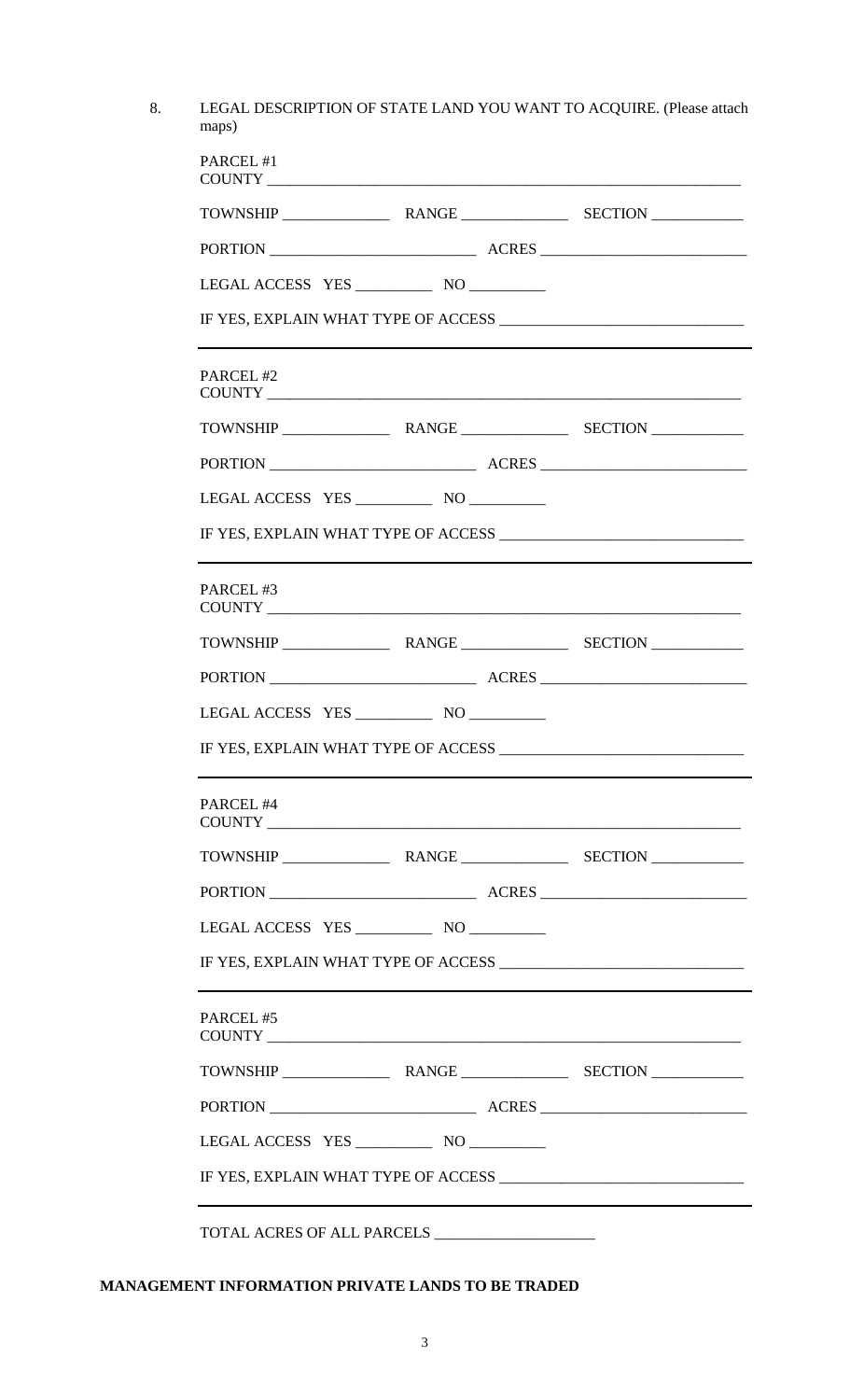(Please complete to the best of your knowledge)

| $\mathbf{1}$ . | TIMBER:                                                                          |  |
|----------------|----------------------------------------------------------------------------------|--|
|                |                                                                                  |  |
|                | ACRES                                                                            |  |
| 2.             | <b>AGRICULTURE:</b><br>(Past 5 years)                                            |  |
|                |                                                                                  |  |
|                | (Past 5 years)                                                                   |  |
|                |                                                                                  |  |
|                | BASE ACRES                                                                       |  |
|                |                                                                                  |  |
|                |                                                                                  |  |
|                |                                                                                  |  |
|                |                                                                                  |  |
| 3.             | RANGE:                                                                           |  |
|                |                                                                                  |  |
|                |                                                                                  |  |
|                |                                                                                  |  |
|                | NOXIOUS WEEDS                                                                    |  |
|                |                                                                                  |  |
|                |                                                                                  |  |
|                | ACRES                                                                            |  |
| 4.             | <b>GENERAL LAND INQUIRY</b>                                                      |  |
|                |                                                                                  |  |
|                |                                                                                  |  |
|                |                                                                                  |  |
|                |                                                                                  |  |
|                | RESTRICTIONS AND OBSTRUCTIONS OF OPERABILITY ___________________________________ |  |
|                |                                                                                  |  |

HAZARDOUS WASTE (to the best of your knowledge any hazardous substances used on the property or a dump and location) \_\_\_\_\_\_\_\_\_\_\_\_\_\_\_\_\_\_\_\_\_\_\_\_\_\_\_\_\_\_\_\_\_\_\_\_\_\_\_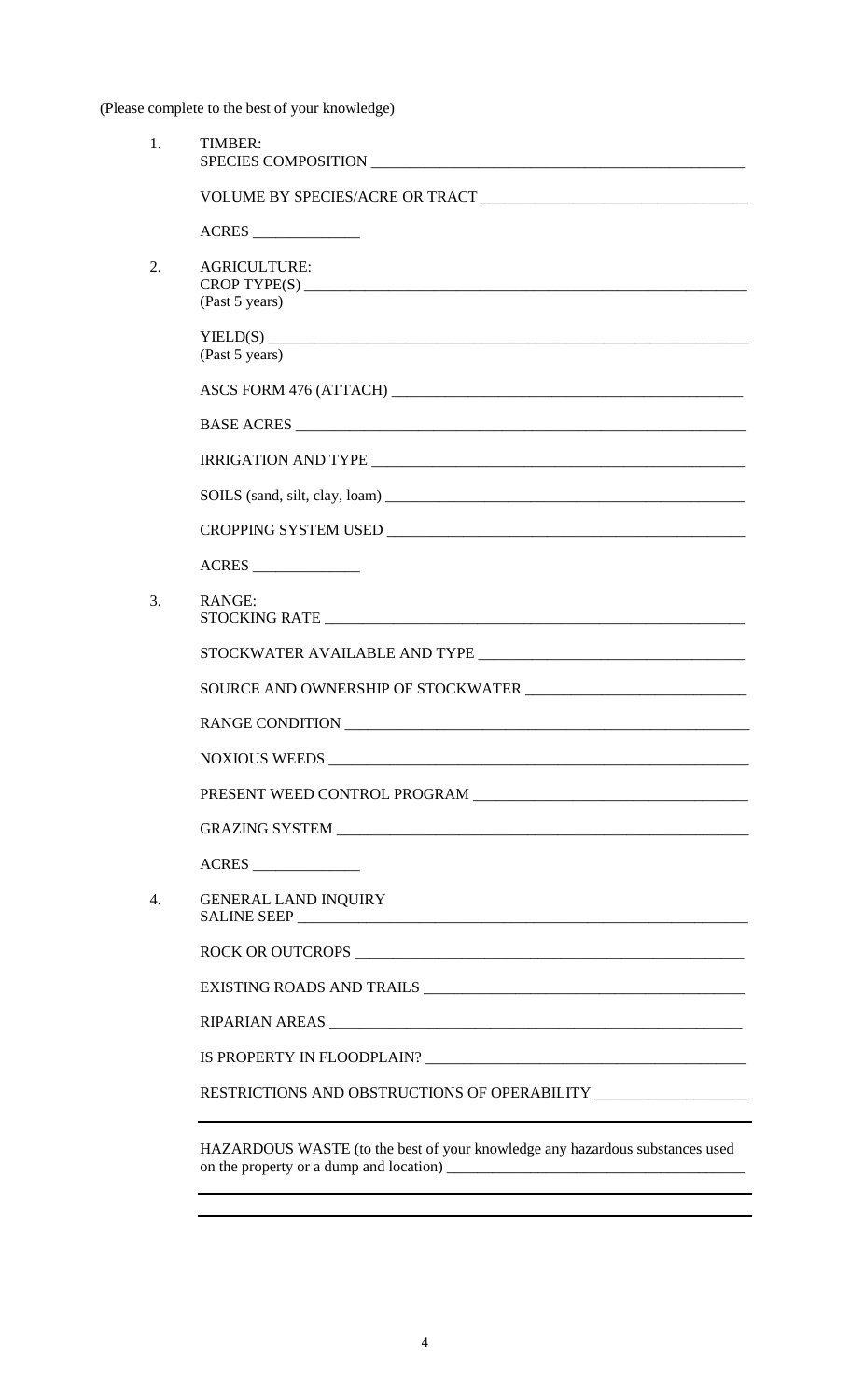|                  | IMPROVEMENTS CONTRACTED AND RESERVE TO A SERIES AND THE SERIES OF THE SERIES OF THE SERIES OF THE SERIES OF THE SERIES OF THE SERIES OF THE SERIES OF THE SERIES OF THE SERIES OF THE SERIES OF THE SERIES OF THE SERIES OF TH |  |
|------------------|--------------------------------------------------------------------------------------------------------------------------------------------------------------------------------------------------------------------------------|--|
|                  |                                                                                                                                                                                                                                |  |
|                  |                                                                                                                                                                                                                                |  |
|                  | NAME AND ADDRESS OF OWNERSHIP AND USE OF ADJACENT LAND<br>(Immediate on all sides – include maps)                                                                                                                              |  |
|                  |                                                                                                                                                                                                                                |  |
|                  | <b>MANAGEMENT INFORMATION STATE LANDS TO BE ACQUIRED</b><br>(Please complete to the best of your knowledge)                                                                                                                    |  |
| 1.               | TIMBER:<br>SPECIES COMPOSITION                                                                                                                                                                                                 |  |
|                  |                                                                                                                                                                                                                                |  |
|                  |                                                                                                                                                                                                                                |  |
| 2.               | <b>AGRICULTURE:</b>                                                                                                                                                                                                            |  |
|                  | (Past 5 years)                                                                                                                                                                                                                 |  |
|                  | (Past 5 years)                                                                                                                                                                                                                 |  |
|                  |                                                                                                                                                                                                                                |  |
|                  |                                                                                                                                                                                                                                |  |
|                  |                                                                                                                                                                                                                                |  |
|                  |                                                                                                                                                                                                                                |  |
|                  |                                                                                                                                                                                                                                |  |
|                  | ACRES                                                                                                                                                                                                                          |  |
| 3.               | <b>RANGE:</b>                                                                                                                                                                                                                  |  |
|                  |                                                                                                                                                                                                                                |  |
|                  |                                                                                                                                                                                                                                |  |
|                  |                                                                                                                                                                                                                                |  |
|                  |                                                                                                                                                                                                                                |  |
|                  |                                                                                                                                                                                                                                |  |
|                  |                                                                                                                                                                                                                                |  |
|                  | ACRES                                                                                                                                                                                                                          |  |
| $\overline{4}$ . | <b>GENERAL LAND INQUIRY</b>                                                                                                                                                                                                    |  |
|                  |                                                                                                                                                                                                                                |  |
|                  |                                                                                                                                                                                                                                |  |
|                  |                                                                                                                                                                                                                                |  |